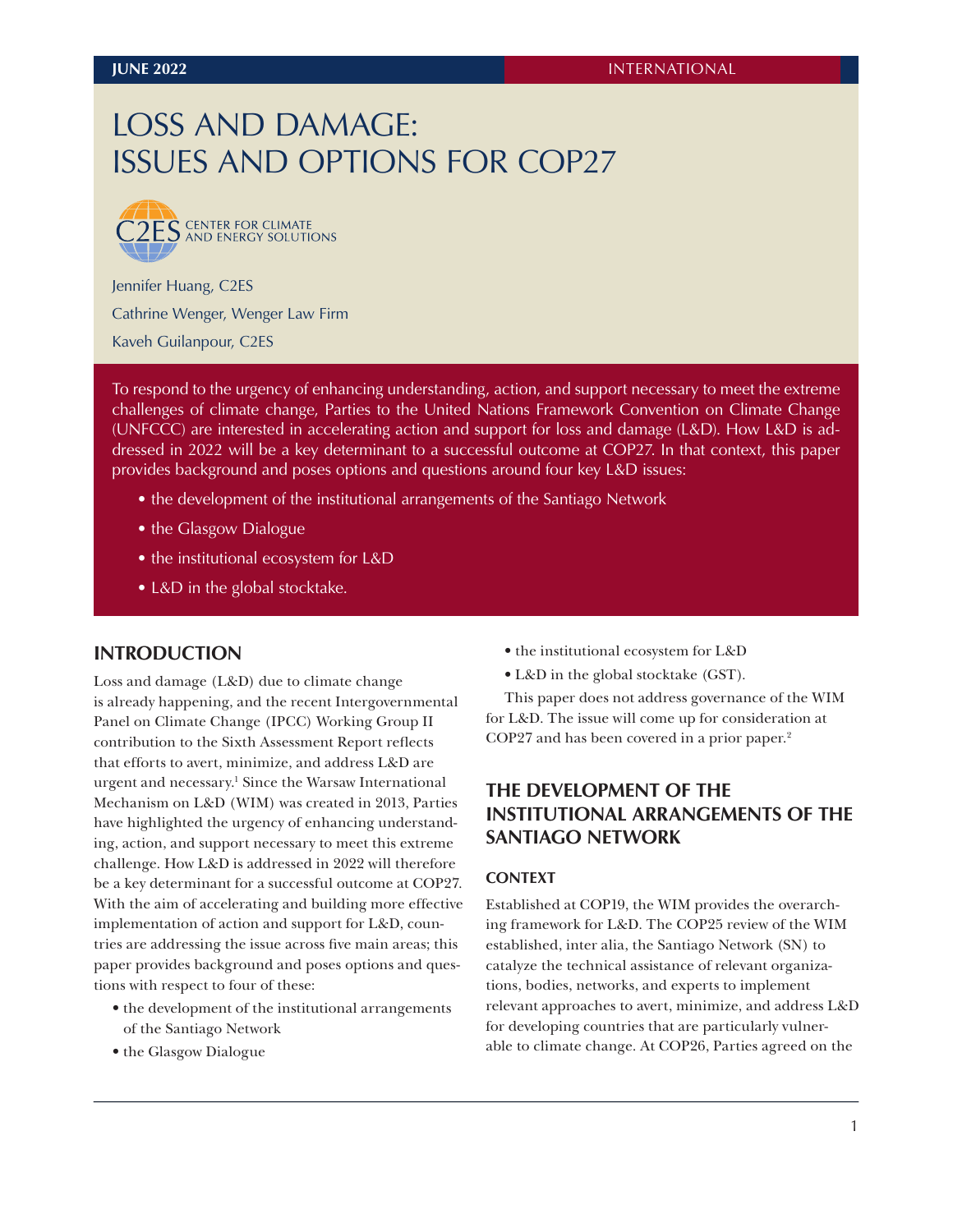functions of the SN, set up a process to develop its institutional arrangements, and agreed that the SN would be funded.

The SN's functions include:

- contributing to the effective implementation of the WIM
- identifying and catalyzing demand-driven technical assistance
- facilitating and catalyzing collaboration, coordination, and coherence by organizations, bodies, networks, and experts on technical assistance to developing countries
- facilitating the development of, and access to, knowledge and information
- facilitating, through catalyzing technical assistance, access to action and support (finance, technology, and capacity-building) for L&D, under and outside of the UNFCCC.

The process of developing the institutional arrangements for the SN is underway:

- By March 15, 2022: Parties and relevant organizations have submitted their views on the operational modalities, structure, the role of the WIM Executive Committee (ExCom), the role of L&D contact points and relevant stakeholders, and the basis for terms of reference for a convening or coordinating body for the SN.<sup>3</sup>
- By SBI56 (June 2022): A technical workshop will take place.
- At SBI57 (November 2022): The Subsidiary Body on Implementation (SBI) will provide recommendations for consideration and adoption by Parties at COP27.

### **ISSUES AND OPTIONS**

There are three main issues to consider in relation to the development of the institutional arrangements of the SN. These are:

- There is limited time for Parties to submit their views and to adopt a decision on the institutional arrangements at COP27.4
- Another issue is whether there are or could be any overlaps in L&D processes and institutions under the UNFCCC with the institutional arrangements for the SN. For example, technical assistance is

already provided by ExCom, and the WIM's recent work includes development of technical guidelines for that assistance; the Fiji Clearing House for Risk Transfer; the Compendium on Comprehensive Risk Management Approaches; and the UNFCCC Database on addressing slow onset events.<sup>5</sup>

• Finally, Parties may not be aware of what other processes outside the UNFCCC are doing, which could inform their considerations in developing the SN's institutional framework if those other processes include institutions and functions that overlap with the institutional arrangements for the SN. For example, to assist in the implementation of early warning systems, a key function of the SN, the United Nations Office for Disaster Risk Reduction (UNDRR), the World Meteorological Organization (WMO), and the World Bank have implemented a technical and support initiative called Climate Risk and Early Warning System (CREWS). Parties should consider how the SN can fill potential technical gaps in a demand-driven and result-oriented manner, without being duplicative of other processes.

One option is, if Parties find themselves in need of more time to adopt the SN's institutional arrangements, to request additional technical workshops that could further explore these issues for resolution by COP27.

### *Questions for consideration:*

- Is the current process of submissions and a technical dialogue adequate to find solutions to the institutional operationalization of the Santiago Network? If not, what kind of operational modalities and structure could be set up?
- What can the WIM, its existing mandate, and its ExCom deliver for the SN?

# **THE GLASGOW DIALOGUE**

# **CONTEXT**

At COP25, in response to developing country efforts to establish a new finance facility or fund under the WIM, Parties recognized "the importance of scaling up the mobilization of resources to support efforts to avert, minimize and address [L&D]," "the urgency of enhancing the mobilization of action and support," and acknowledged the range of existing sources of support.6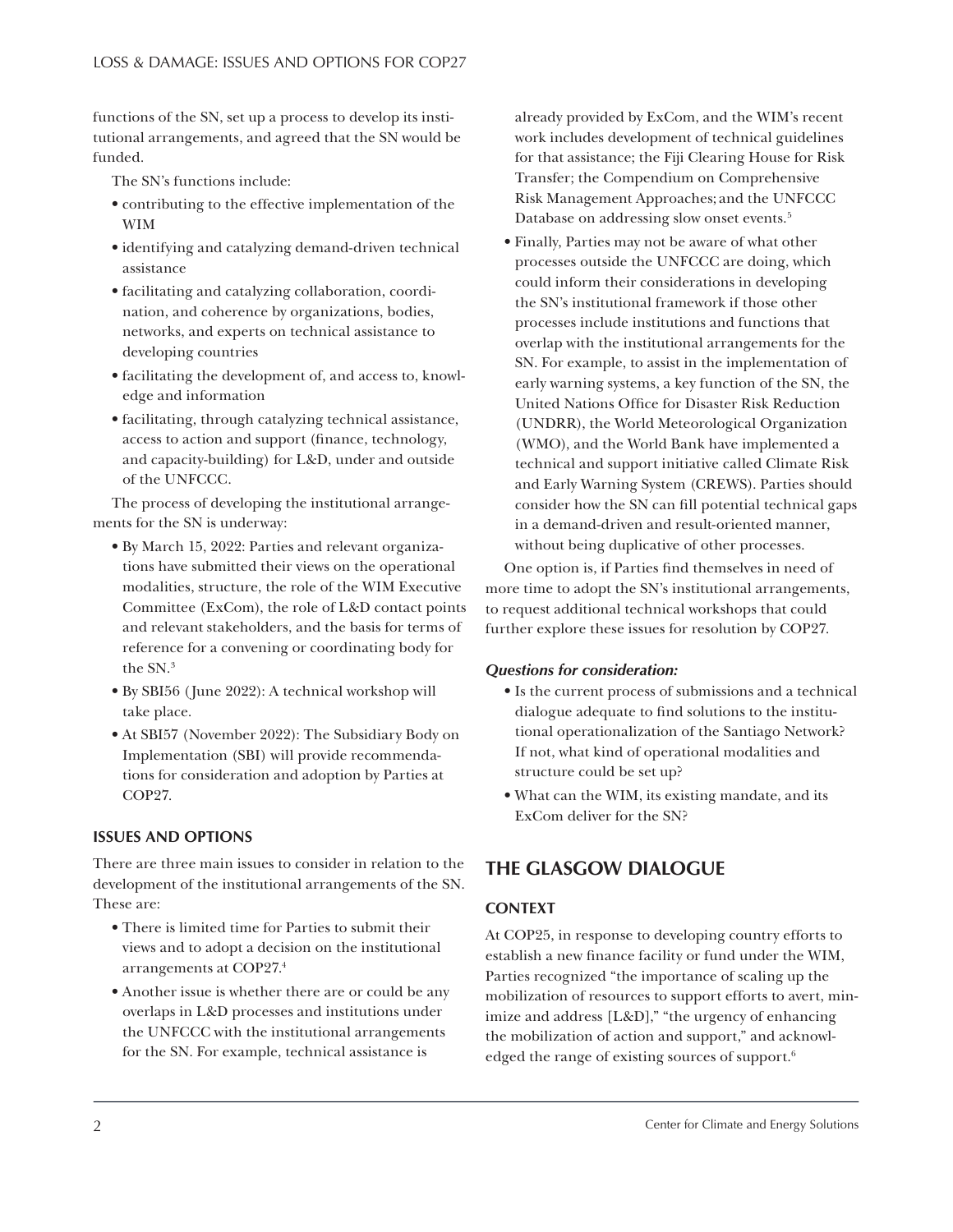At COP26, developing countries again pushed to establish a new L&D finance facility or fund. The COP decision established the Glasgow Dialogue, which will take place annually at the first SBI session of the year through June 2024, with the first session being held at SB56 (June 2022).

The mandate of the Glasgow Dialogue is to discuss arrangements for the funding of activities to avert, minimize, and address L&D. Parties who have sought a dedicated fund for L&D will likely use the Glasgow Dialogue as a forum to continue to pursue that proposal.

### **ISSUES AND OPTIONS**

A key consideration will be setting an approach to the Glasgow Dialogue that is open and inclusive, which includes engagement with experts and actors outside the UNFCCC.

Related issues raised in previous consultations with Parties by the Presidencies could be discussed, such as:

- increased commitments by financial institutions, including delaying debt service payments to provide additional fiscal space for countries hit by climate events and by shifting investments away from fossil fuels
- increased support for specific activities and for data processing, early warning, emergency planning, access to insurance, support for disaster recovery and humanitarian relief.7

One or more modalities could be sequenced or combined to aim for an effective discussion.

One option is for SBI workshops at or held between the Dialogues with presentations by experts within and without the UNFCCC that address:

- Assessing L&D and finance, including whether and how existing and future finance for L&D can be assessed and the limitations of those assessments. This could build on the secretariat's 2019 technical paper on sources of finance for L&D,<sup>8</sup> and could, inter alia, include:
	- The types of support that effectively reduces, minimizes, or averts L&D
	- How to understand 'L&D funding,' in particular with regards to 'adaptation funding'
	- How to distinguish L&D funding from disaster risk management funding for weather events, and funding for humanitarian or development efforts
- How to coordinate and strengthen finance for L&D within the UNFCCC and outside of it.
- How L&D funding can be integrated with adaptation funding, and how it relates to the climate finance goals
- How L&D finance under the UNFCCC and Paris could complement other relevant development, humanitarian disaster prevention, and climate funds
- Other related topics.

Another option is a technical paper that captures the proposals for arrangements for the funding of activities to avert, minimize, and address L&D in Party submissions and the Dialogue.

#### *Questions for consideration:*

- How can the Glasgow Dialogue be organized to clarify Parties' expectations, find common ground, and allow for an open discussion for the next two years? During that time, Parties will need to address how to operationalize enhanced and additional support for activities addressing loss and damage, including the type of funding to make available, who will provide it, to whom, in which circumstances and at what time.
- How can Parties define L&D financing so that it recognizes existing linkages and takes advantage of existing channels?
- How can the Dialogue be organized to enable Parties to evaluate progress?
- Could considering potential outcomes of the Glasgow Dialogue now help to construct an effective process leading up to COP29/2024?

# **THE INSTITUTIONAL ECOSYSTEM FOR L&D**

### **CONTEXT**

The UNFCCC and Paris Agreement address L&D as the economic and non-economic damages associated with slow onset events and extreme weather events, as well as providing guidance for the relevant tools and institutions to identify and mitigate such risks. Efforts to address L&D therefore overlap with disaster risk management, humanitarian assistance, migration and human displacement, and sustainable development. International work in these areas has grown considerably over the past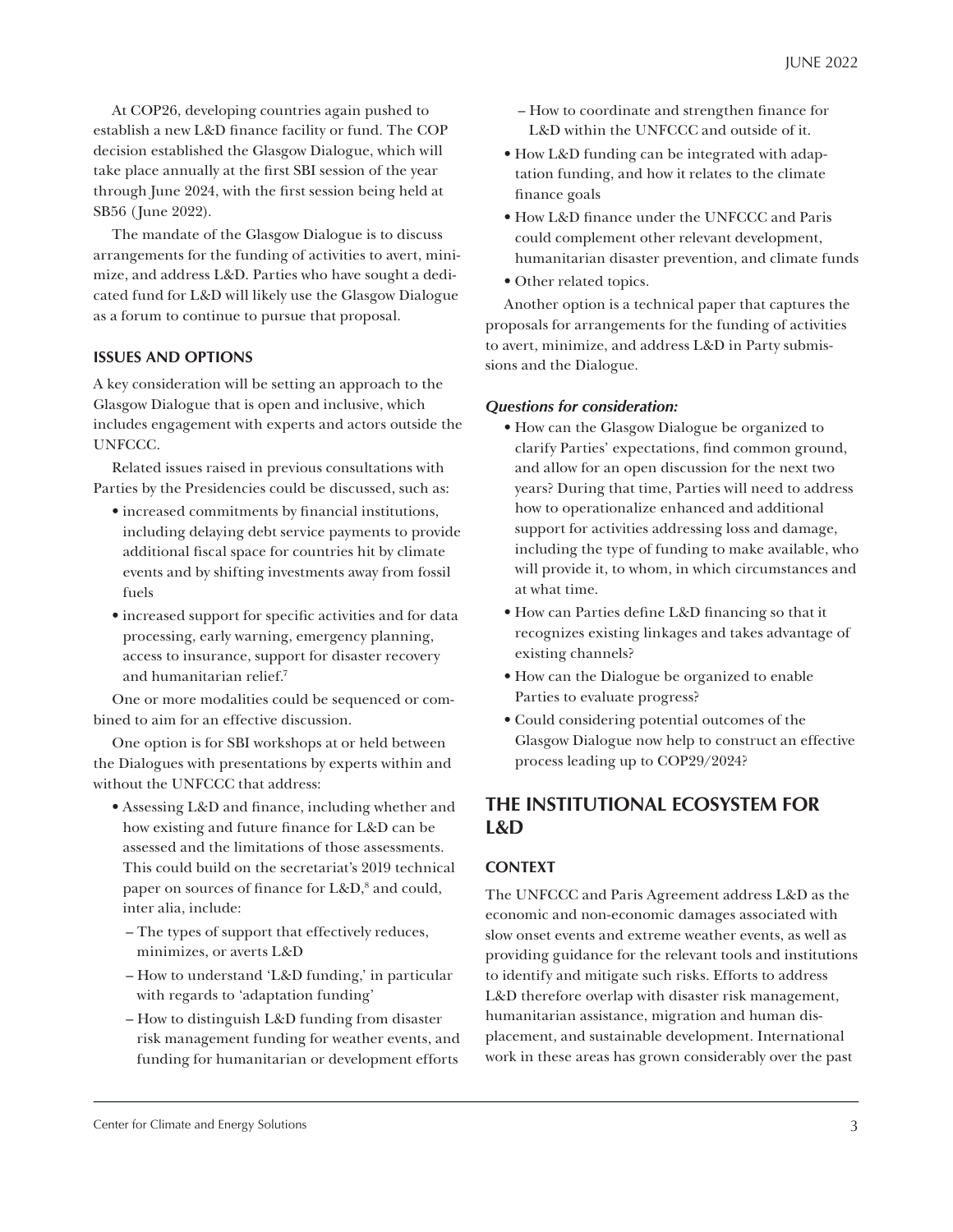decade.

Additionally, some aspects of the work on L&D link to ongoing work and processes on adaptation under the UNFCCC. For example, the Adaptation Committee, the Least Developed Country (LDC) Expert Group (LEG), and ExCom assist developing country Parties in addressing displacement in relevant planning processes, including national adaptation plans. Other work, such as the Glasgow Dialogue, may relate to ongoing work on climate finance and the relationship to existing climate funds.

The UNFCCC secretariat most recently conducted a comprehensive institutional gap analysis in 2013.<sup>9</sup> In the intervening decade, the UNFCCC and the Paris Agreement have expanded their knowledge and work on L&D. Similarly, as noted above, other related institutions and fora have been established, adopted, or expanded their work and deepened their expertise on L&D and related issues, such as DRR, sustainable development, migration and human displacement, and humanitarian responses.

### **ISSUES AND OPTIONS**

An issue is that it is not evident, particularly in light of the last comprehensive institutional gap analysis, whether Parties are adequately informed of where there are institutional or functional gaps and whether and how new L&D processes, bodies, or institutions under the UNFCCC and Paris Agreement can provide added value, including through coordination, collaboration, or information sharing with other regimes.

Options include:

- CMA and/or COP to request the secretariat undertake an updated institutional gap analysis technical paper for L&D, either in a broad or narrow sense
- Exploring useful channels of cooperation through, inter alia, lessons learned, best practices, regular reporting/readouts to WIM and vice versa from other fora
- Ensure greater coordination and coherence of L&D using existing tools and structures within the

| <b>INSTITUTION</b>                                                               | <b>FUNCTION</b>                                                                                                                                                                                                                                                                                                                                                                  |
|----------------------------------------------------------------------------------|----------------------------------------------------------------------------------------------------------------------------------------------------------------------------------------------------------------------------------------------------------------------------------------------------------------------------------------------------------------------------------|
| <b>The Warsaw International</b><br><b>Mechanism for Loss and</b><br>Damage (WIM) | The WIM is the primary body that comprehensively addresses L&D in an integrated, coherent way. In<br>the context of L&D, its three main functions are to: enhance knowledge and understanding of compre-<br>hensive risk management approaches; strengthening dialogue, coordination, coherence, and synergies<br>among relevant stakeholders; and enhancing action and support. |
| (under the WIM) The Execu-<br>tive Committee (ExCom)                             | The ExCom guides the implementation of the three functions of the WIM. At the request of COP21, the<br>ExCom established:                                                                                                                                                                                                                                                        |
|                                                                                  | • The Fiji Clearing House for Risk Transfer: This is an interactive learning platform/repository of<br>information on insurance and risk transfer to facilitate Parties' efforts to develop and implement<br>comprehensive risk management strategies.                                                                                                                           |
|                                                                                  | • The task force on displacement: The task force develops recommendations for integrated ap-<br>proaches to avert, minimize, and address human displacement; collects data, analyzes, and under-<br>takes risk assessments of internal and cross-border human mobility; and receives assistance from<br>its technical members.                                                   |
|                                                                                  | • The ExCom's five-year workplan, adopted in 2017, established the following expert groups to<br>provide recommendations:                                                                                                                                                                                                                                                        |
|                                                                                  | - Expert group on slow onset events                                                                                                                                                                                                                                                                                                                                              |
|                                                                                  | - Expert group on non-economic losses                                                                                                                                                                                                                                                                                                                                            |
|                                                                                  | - Expert group on comprehensive risk management                                                                                                                                                                                                                                                                                                                                  |
|                                                                                  | - Task Force on human mobility/displacement                                                                                                                                                                                                                                                                                                                                      |
|                                                                                  | - Expert group on action and support                                                                                                                                                                                                                                                                                                                                             |
| The Santiago Network (SN)                                                        | The SN will catalyze the technical assistance of relevant organizations, bodies, networks, and experts to<br>implement relevant approaches to avert, minimize, and address L&D for developing countries that are<br>particularly vulnerable to climate change                                                                                                                    |
| <b>The Glasgow Dialogue</b>                                                      | The Dialogue will discuss arrangements for the funding of activities to avert, minimize, and address<br>L&D.                                                                                                                                                                                                                                                                     |

# **Table 1: L&D within the UNFCCC and Paris Agreement**

These bodies, groups, and fora constitute the main elements of work on L&D under the UNFCCC and the Paris Agreement.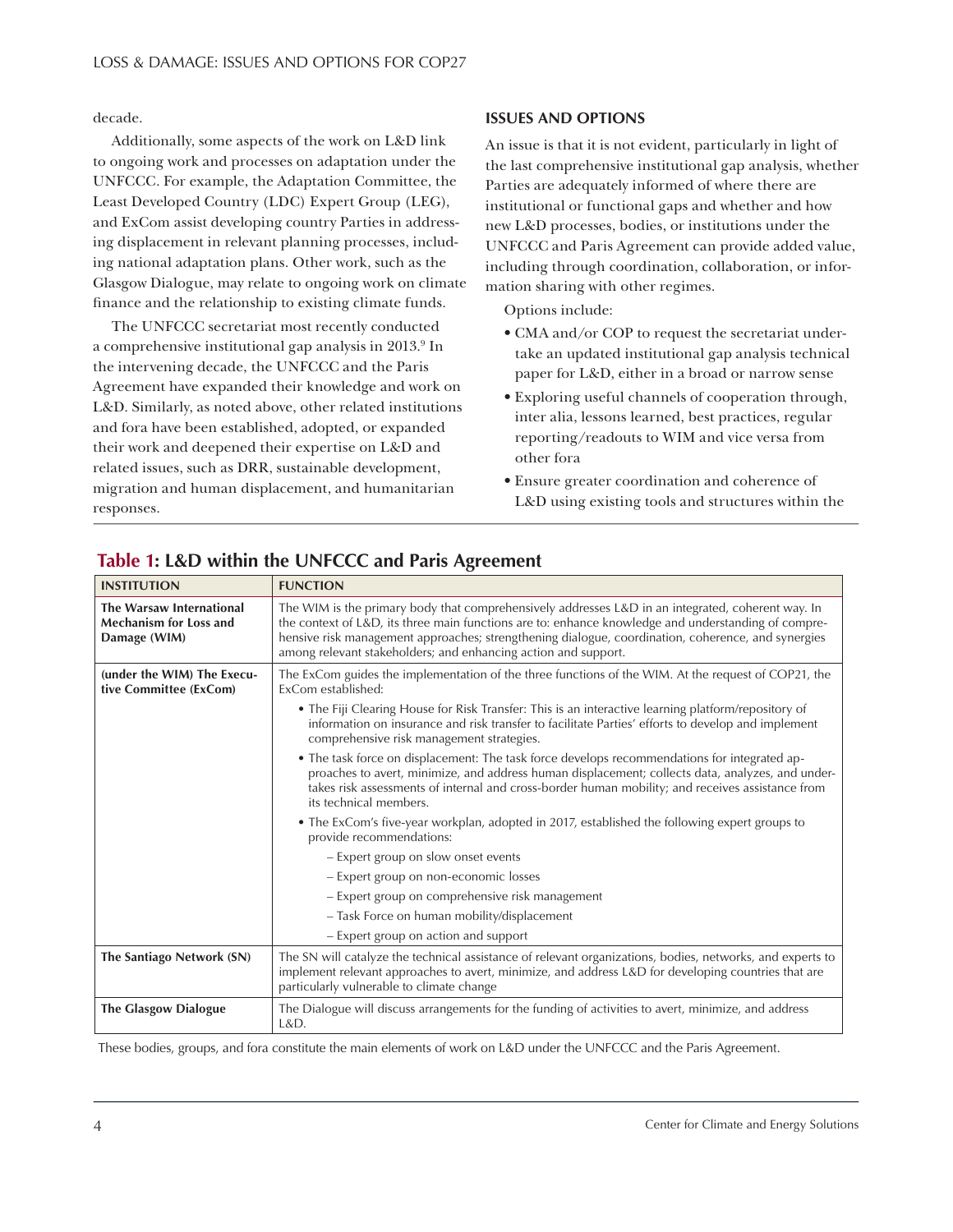# **Table 2: L&D outside the UNFCCC and Paris Agreement**

| <b>DISASTER RISK REDUCTION</b>                                                                                                                                                               |                                                                                                                                                                                                                                                                                                                                                                                                                                                                                                                                                                                                                                                                                                                               |  |
|----------------------------------------------------------------------------------------------------------------------------------------------------------------------------------------------|-------------------------------------------------------------------------------------------------------------------------------------------------------------------------------------------------------------------------------------------------------------------------------------------------------------------------------------------------------------------------------------------------------------------------------------------------------------------------------------------------------------------------------------------------------------------------------------------------------------------------------------------------------------------------------------------------------------------------------|--|
| <b>The United Nations Office</b><br>for Disaster Risk Reduction<br>(UNDRR) and the Sendai<br>Framework                                                                                       | UNDRR is the UN's focal point for disaster risk reduction (DRR) and oversees and supports the imple-<br>mentation of the Sendai Framework for Disaster Risk Reduction. The Sendai Framework is a non-binding<br>agreement that includes a set of targets and 38 quantitative indicators to measure the progress of DRR and<br>losses at the national and local level. Parties self-report using both these and nationally-defined targets and<br>indicators.                                                                                                                                                                                                                                                                  |  |
| <b>SUSTAINABLE DEVELOPMENT AND L&amp;D</b>                                                                                                                                                   |                                                                                                                                                                                                                                                                                                                                                                                                                                                                                                                                                                                                                                                                                                                               |  |
| The Division for Sustainable<br><b>Development Goals (DSDG)</b><br>in the UN Department of Eco-<br>nomic and Social Affairs (UN-<br>DESA) and the 2030 Agenda<br>for Sustainable Development | The 2030 Agenda is a non-binding framework that sets out 17 Sustainable Development Goals (SDGs) to<br>eliminate poverty, reduce inequality, and protect the global environment. SDG 13 focuses on combating<br>climate change, acknowledges the UNFCCC as the primary international forum for the global response to<br>climate change, and that disaster risk management should develop in line with the Sendai Framework. The<br>DSDG acts as the Secretariat for the SDGs.                                                                                                                                                                                                                                                |  |
| <b>MIGRATION AND HUMAN DISPLACEMENT</b>                                                                                                                                                      |                                                                                                                                                                                                                                                                                                                                                                                                                                                                                                                                                                                                                                                                                                                               |  |
| The Platform on Disaster<br><b>Displacement</b>                                                                                                                                              | The Platform works toward better protection for persons displaced due to disasters and climate change.                                                                                                                                                                                                                                                                                                                                                                                                                                                                                                                                                                                                                        |  |
| The UN's High Commissioner<br>for Refugees (UNHCR) and<br>the Global Compact for Refu-<br>gees (GCR)                                                                                         | The UNCHR is the UN Refugee Agency and in 2018 developed the GCR as a framework for responsibility-<br>sharing and international cooperation on sustainable solutions to refugee situations. The GCR uses an<br>indicator framework to monitor progress over time and holds regular reviews.                                                                                                                                                                                                                                                                                                                                                                                                                                  |  |
| The International Organisa-<br>tion on Migration (IOM) and<br>the Global Compact on Migra-<br>tion (GCM)                                                                                     | The IOM is the principal UN agency for migration and supports the 2018 GCM. The GCM is a non-<br>binding framework setting out a common approach to international migration to strengthen international<br>cooperation and to improve migration governance and policies. It has a chapter on "natural disasters,<br>adverse effects of climate change and environmental degradation." It also established a review process that<br>will take place every four years beginning in 2022.                                                                                                                                                                                                                                        |  |
| <b>OTHER ASSISTANCE</b>                                                                                                                                                                      |                                                                                                                                                                                                                                                                                                                                                                                                                                                                                                                                                                                                                                                                                                                               |  |
| United Nations Office for the<br><b>Coordination of Humanitarian</b><br>Affairs (OCHA)                                                                                                       | OCHA strengthens and coordinates the international response to humanitarian emergencies and natural<br>disasters through: (i) coordinating risk analysis for identifying where and how such risk may occur; (ii)<br>developing technical guidance and tools to assist with humanitarian needs overviews and response plans;<br>(iii) emergency preparedness and response; and (iv) hosting authoritative reference datasets that helps sup-<br>port operations and decision-making in first responses to a humanitarian emergency. OCHA also publishes<br>annual reports on the humanitarian needs and funding needed to meet them. OCHA does not incorporate<br>climate risk into its work in a coherent or systemic manner. |  |
| <b>Food and Agriculture Organi-</b><br>zation of the UN (FAO)                                                                                                                                | FAO provides technical assistance for L&D, such as capacity building support to strengthen L&D infor-<br>mation systems in the agricultural sector, training and e-learning courses on mainstreaming climate risk<br>management in agricultural finance and provides specific damage and loss assessment methodology in the<br>agricultural sector.                                                                                                                                                                                                                                                                                                                                                                           |  |
| <b>United Nations Environment</b><br>Programme (UNEP)                                                                                                                                        | UNEP (i) supports the preparation of vulnerability assessments and flood risk modeling for developing<br>countries; (ii) supports climate risk monitoring and the preparation and implementation of projects to<br>develop climate information and early warning systems; (iii) provides technical assistance through the<br>UNFCCC's Climate Technology Centre and Network (CTCN) for DRR; and (iv) supports the assessment of<br>technology needs and the transfer of environmentally-friendly technology, including for climate resilience.                                                                                                                                                                                |  |
| The World Food Programme<br>(WFP)                                                                                                                                                            | The WFP supports the use of climate risk management to make food systems more resilient, using early-<br>warning systems to trigger financial support and safety nets and insurance to protect against climate<br>extremes for the most vulnerable through technical assistance and risk-financing solutions.                                                                                                                                                                                                                                                                                                                                                                                                                 |  |
| The Convention on Biological<br>Diversity (CBD)                                                                                                                                              | The CBD's Nagoya-Kuala Lumpur Supplementary Protocol on Liability and Redress entered into force<br>in 2018 and provides that Parties shall require the appropriate operator to take response measures (any<br>reasonable actions to prevent, minimize, contain or otherwise avoid damage or to take measures to restore<br>biological diversity) if damage results from living modified organisms that find their origin in a transbound-<br>ary movement.                                                                                                                                                                                                                                                                   |  |
| UN Convention on the Law of<br>the Sea (UNCLOS)                                                                                                                                              | Slow onset events such as sea-level rise could affect maritime boundaries, which are largely governed by<br>UNCLOS. It also governs the conservation and management of living resources of the high seas.                                                                                                                                                                                                                                                                                                                                                                                                                                                                                                                     |  |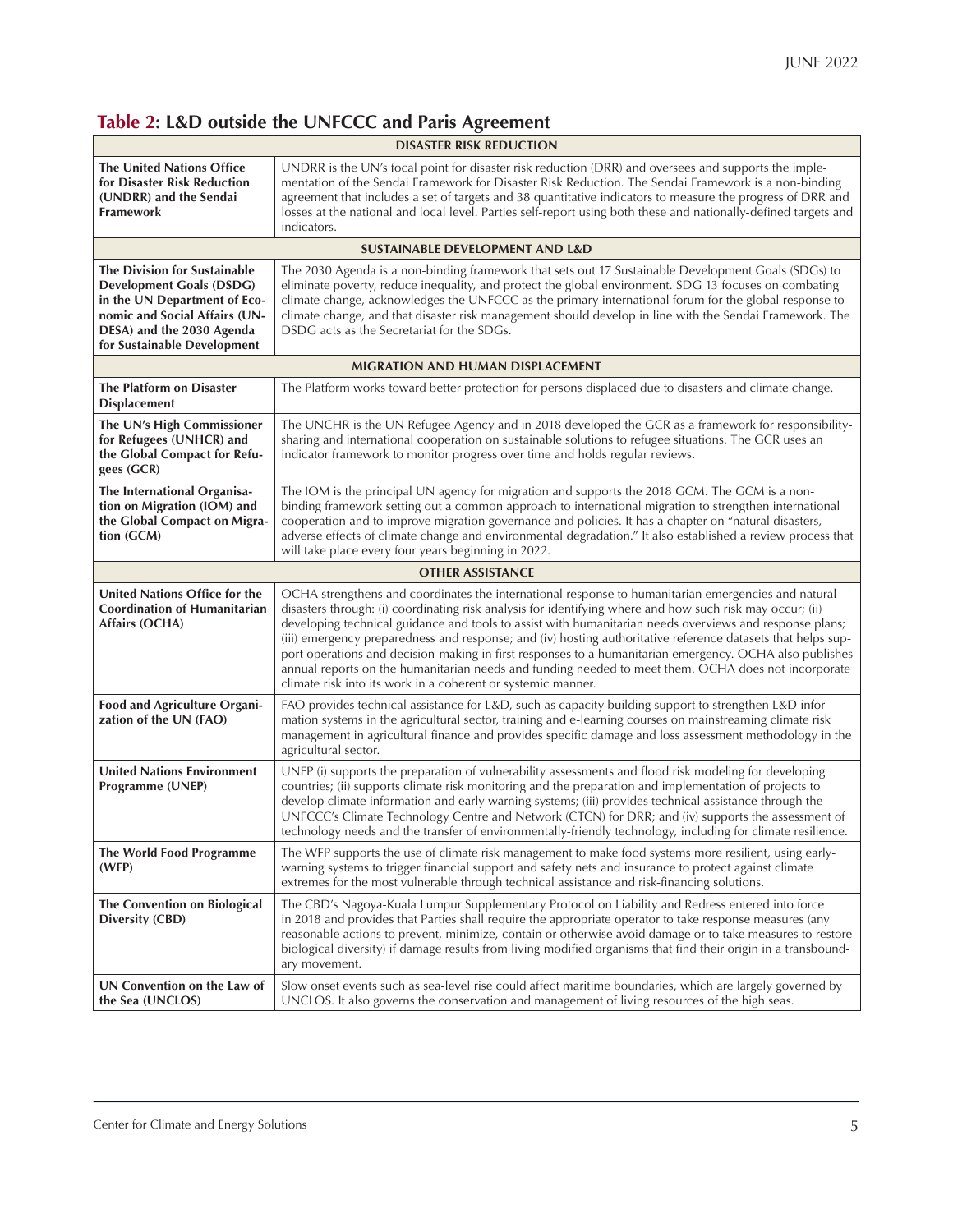UNFCCC/Paris Agreement, such as strengthening and updating the L&D aspects in the National Adaptation Planning (NAP) process and related guidelines. The update could also highlight what type of L&D information is considered relevant for the input to the GST to assist Parties with their adaptation communications.

### *Questions for consideration:*

- How is the UNFCCC/Paris Agreement's institutional framework unique and able to fill potential gaps in the current L&D institutional ecosystem?
- What could effective means of enhanced cooperation between the UNFCCC and other L&D fora comprise?
- Given that the SN process is limited to standing up its arrangements and the Glasgow Dialogue mandate focuses on finance, where and how can Parties have a broader discussion about the UNFCCC/Paris Agreement's institutional framework?

# **L&D IN THE GLOBAL STOCKTAKE**

# **CONTEXT**

Article 14 of the Paris Agreement states that the GST will "assess the collective progress towards achieving the purpose of this Agreement and its long-term goals."10 Article 8 of the Paris Agreement recognizes the "importance of averting, minimizing and addressing loss and damage," calls for "enhance[d] understanding, action and support … on a cooperative and facilitative basis with respect to loss and damage," and lists eight areas of cooperation and facilitation.11 The GST will therefore assess the collective progress towards achieving enhanced understanding, action, and support with respect to L&D across these eight areas.

Decision 19/CMA.1 recognizes that the GST may take into account, as appropriate, related efforts on L&D and that such information will inform the technical dialogue.12 In Glasgow, the CMA welcomed an input from the WIM ExCom and invited it to include information on challenges, opportunities, best practices and lessons learned in implementing the WIM, and on activities and products relevant to L&D under the GST in its input.<sup>13</sup> In December 2021, the ExCom hosted a virtual event to invite feedback on preparing the input to the GST.14

The Subsidiary Body Chairs also drafted and revised guiding questions to assist Parties and constituted bodies in drafting and submitting inputs, with a question on L&D.15

GST information collection and preparation began at COP26 and will continue through to SB58 (June 2023). The first Technical Dialogue (as part of the technical assessment phase) will be held at SB56 (June 2022). The second Technical Dialogue will be held at COP27 (November 2022), with the third and final Technical Dialogue to be held at SB58 (June 2023).

### **ISSUES AND QUESTIONS FOR CONSIDERATION**

One issue is that, in assessing L&D under the GST, the ExCom and Parties will continue to grapple with uncertainties regarding methodologies for monitoring and assessing progress on L&D, as well as the linkage and synergies between L&D and adaptation, finance, and equity.

To ensure that the GST output related to L&D is useful and meaningful, Parties could consider the following options:

- clarifying key relevant elements in the UNFCCC and Paris Agreement, including through future decisions and guiding questions for Party inputs to the GST on L&D
- better understanding the synergies and coherence of L&D under the UNFCCC and Paris Agreement with other regimes and institutions.

### *Questions for consideration:*

- What type of input related to L&D is relevant and necessary for the GST to evaluate the efforts to enhance understanding, action and support related to collective progress on efforts to avert, minimize, and address L&D?
- Whether these outside institutions are fit for purpose and whether they can address L&D under the UNFCCC/Paris Agreement?
- What type of information and what level of detail in the GST output related to L&D can contribute toward reducing vulnerability, enhancing adaptive capacity, and averting, minimizing, and addressing L&D at all levels (international, regional, national, sub-national)?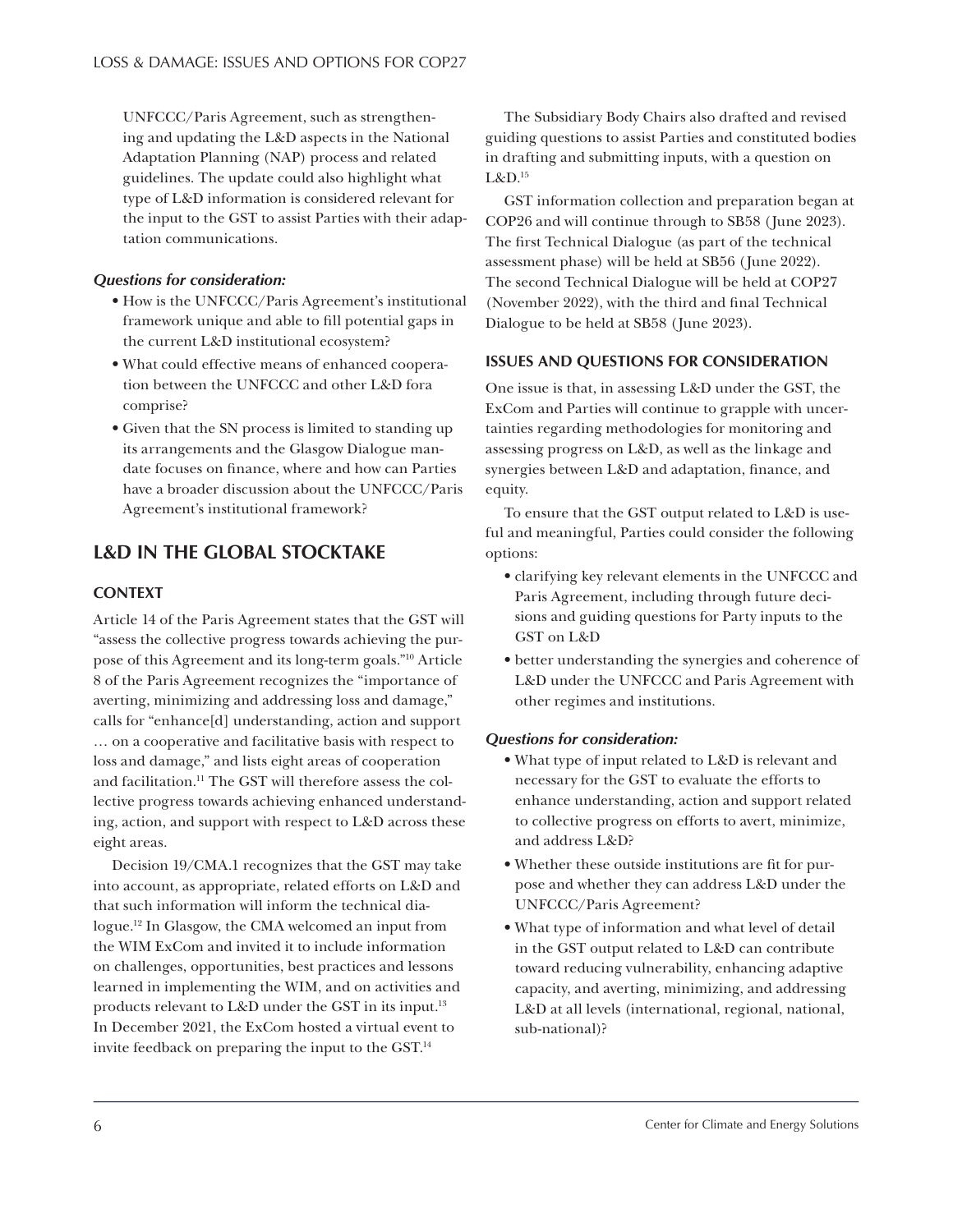### **Box 1: Questions to consider**

#### **The development of the institutional arrangements of the Santiago Network:**

- •Is the current process of submissions and a technical dialogue adequate to find solutions to the institutional operationalization of the Santiago Network (SN)? If not, what kind of operational modalities and structure should be set up?
- •What can the Warsaw International Mechanism (WIM), its existing mandate, and its Executive Committee deliver for the SN?

### **The Glasgow Dialogue:**

- •How can the Glasgow Dialogue be organized to clarify Parties' expectations, find common ground, and allow for an open discussion for the next two years? During that time, Parties will need to address how to operationalize enhanced and additional support for activities addressing loss and damage, including the type of funding to make available, who will provide it, to whom, in which circumstances, and at what time.
- •How can Parties define L&D financing so that it recognizes existing linkages and takes advantage of existing channels both inside and outside the UNFCCC?
- •How can the Dialogue be organized to enable Parties to evaluate progress? Could considering the potential outcomes of the Glasgow Dialogue now help construct an effective process leading up to COP29 in 2024 when the Dialogue's work concludes?

### **The institutional ecosystem for L&D:**

- •How is the UNFCCC/Paris Agreement's institutional framework unique and able to fill potential gaps in the current L&D institutional ecosystem?
- •What could effective means of enhanced cooperation between the UNFCCC and other L&D fora comprise?
- •Given that the SN process is limited to standing up its arrangements and that the Glasgow Dialogue mandate focuses on finance, where and how can Parties have a broader discussion about the UNFCCC/Paris Agreement's institutional framework?

### **L&D in the GST:**

- •What type of input related to L&D is relevant and necessary for the GST to evaluate the efforts to enhance understanding, action, and support related to collective progress on efforts to avert, minimize, and address L&D?
- •Whether L&D-related institutions outside the UNFCCC are fit for purpose and whether they help address L&D under the UNFCCC/Paris Agreement?
- •What type of information and what level of detail in the GST output related to L&D can contribute toward reducing vulnerability; enhancing adaptive capacity; and averting, minimizing, and addressing L&D at all levels (i.e., international, regional, national, sub-national)?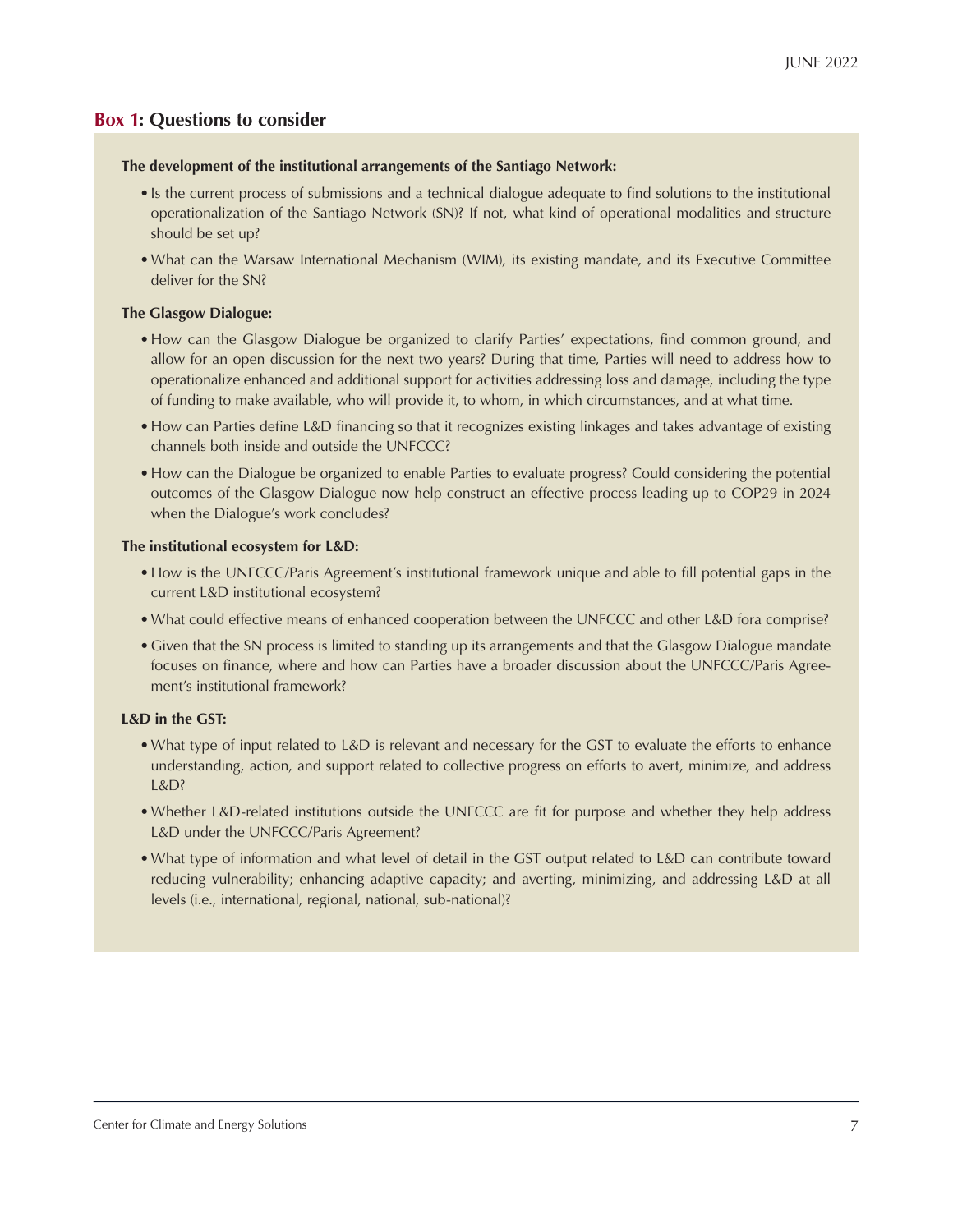# **ENDNOTES**

1 L&D is not formally defined in the UNFCCC or the Paris Agreement. Broadly speaking, L&D under the UNFCCC and Paris Agreement addresses the economic and non-economic damages associated with slow onset events and extreme weather events caused by global warming and the tools and institutions that identify and mitigate such risks; Intergovernmental Panel on Climate Change (IPCC), Contribution of Working Group II to the Sixth Assessment Report of the Intergovernmental Panel on Climate Change, Climate Change 2022: Impacts, Adaptation, and Vulnerability (Cambridge University Press, 2022), https://www.ipcc.ch/report/sixth-assessment-report-working-group-ii/.

2 See C2ES, Loss & Damage: Issues for COP26 (2021), https://www.c2es.org/document/ loss-damage-issues-for-cop26.

3 A number of the submissions to the Subsidiary Body (SB) Chairs suggest that the Climate Technology Centre and Network (CTCN), the implementation arm of the Technology Mechanism of the UNFCCC, provides a useful model of how the SN can be set up. The CTCN promotes the accelerated transfer of environmentally sound technologies for lowcarbon and climate resilient development at the request of developing countries through technology solutions; capacity building; and advice on policy, legal, and regulatory frameworks tailored to the needs of individual countries by harnessing the expertise of a global network of technology companies and institutions.

4 A hybrid technical workshop on the institutional arrangements of the SN of the WIM for L&D was held from 4-6 May. See the event page here: https://unfccc.int/event/tech-workshop-SN-Loss-and-Damage.

5 UN Framework Convention on Climate Change [hereinafter UNFCCC] Executive Committee of the Warsaw International Mechanism for Loss and Damage, Compendium on Comprehensive Risk Management Approaches (2019),

https://unfccc.int/sites/default/files/resource/FINAL\_AA3\_Compendium\_September\_2019%28revised%29.pdf; UNFCCC, UNFCCC Database on addressing slow onset events, https://www4.unfccc.int/sites/NWPStaging/Pages/soe. aspx.

6 UNFCCC, Warsaw International Mechanism for Loss and Damage associated with Climate Change Impacts and its 2019 review, Decision 2/CMA.2, ¶¶ 30, 31, 35, https://unfccc.int/sites/default/files/resource/cma2019\_06a01E.pdf.

7 Co-chairs' summary of the Presidencies' consultations with Heads of Delegations on loss and damage (2021), https://unfccc.int/sites/default/files/resource/Co-chairs%20summary%20of%20the%20Presidencies%20consultations%20 on%20Loss%20and%20Damage.pdf.

8 UNFCCC, Elaboration of the sources of and modalities for accessing financial support for addressing loss and damage (2019), https://unfccc.int/sites/default/files/resource/01\_0.pdf.

9 UNFCCC, Gaps in existing institutional arrangements within and outside of the Convention to address loss and damage, including those related to slow onset events (2013), https://unfccc.int/sites/default/files/resource/docs/2013/ tp/12.pdf.

10 UNFCCC, "Paris Agreement," Art. 14, conclusion date: December 12, 2015, United Nations Treaty Series Online, registration no. I-54113, https://treaties.un.org/doc/Treaties/2016/02/20160215%2006-03%20PM/Ch\_XXVII-7-d. pdf.

11 "Paris Agreement," Art 8.

12 UNFCCC, Matters relating to Article 14 of the Paris Agreement and paragraphs 99–101 of decision 1/CP.21, Decision 19/CMA, ¶¶ 6(b)(ii), 36(e), https://unfccc.int/sites/default/files/resource/CMA2018\_03a02E.pdf.

13 UNFCCC, Warsaw International Mechanism for Loss and Damage associated with Climate Change Impacts, Draft decision -/CMA.3, ¶ 4, https://unfccc.int/sites/default/files/resource/cma2021\_L02E.pdf.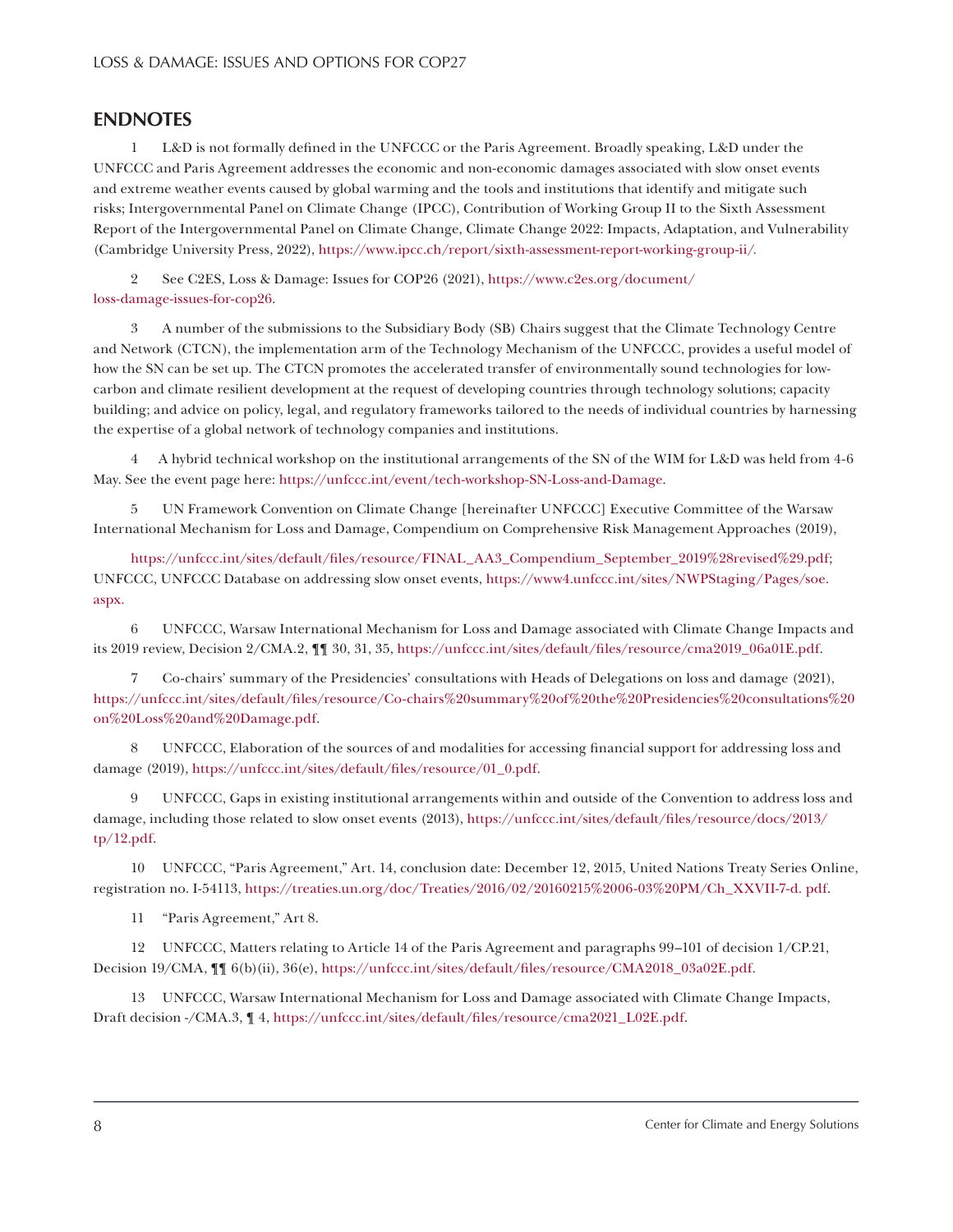14 UNFCCC, ExCom virtual event: Preparing WIM ExCom inputs for the global stocktake (2021), https://www. youtube.com/watch?v=jDX\_nCeWmV4.

15 UNFCCC, (Revised) Guiding questions by the SB Chairs for the Technical Assessment component of the first Global Stocktake, ¶ 17, https://unfccc.int/sites/default/files/resource/Draft%20GST1\_TA%20Guiding%20Questions. pdf (What is the collective progress in terms of the current implementation of, and ambition in, efforts made to enhance understanding, action and support towards averting, minimizing and addressing loss and damage associated with the adverse effects of climate change? What further action is required to strengthen these efforts?).